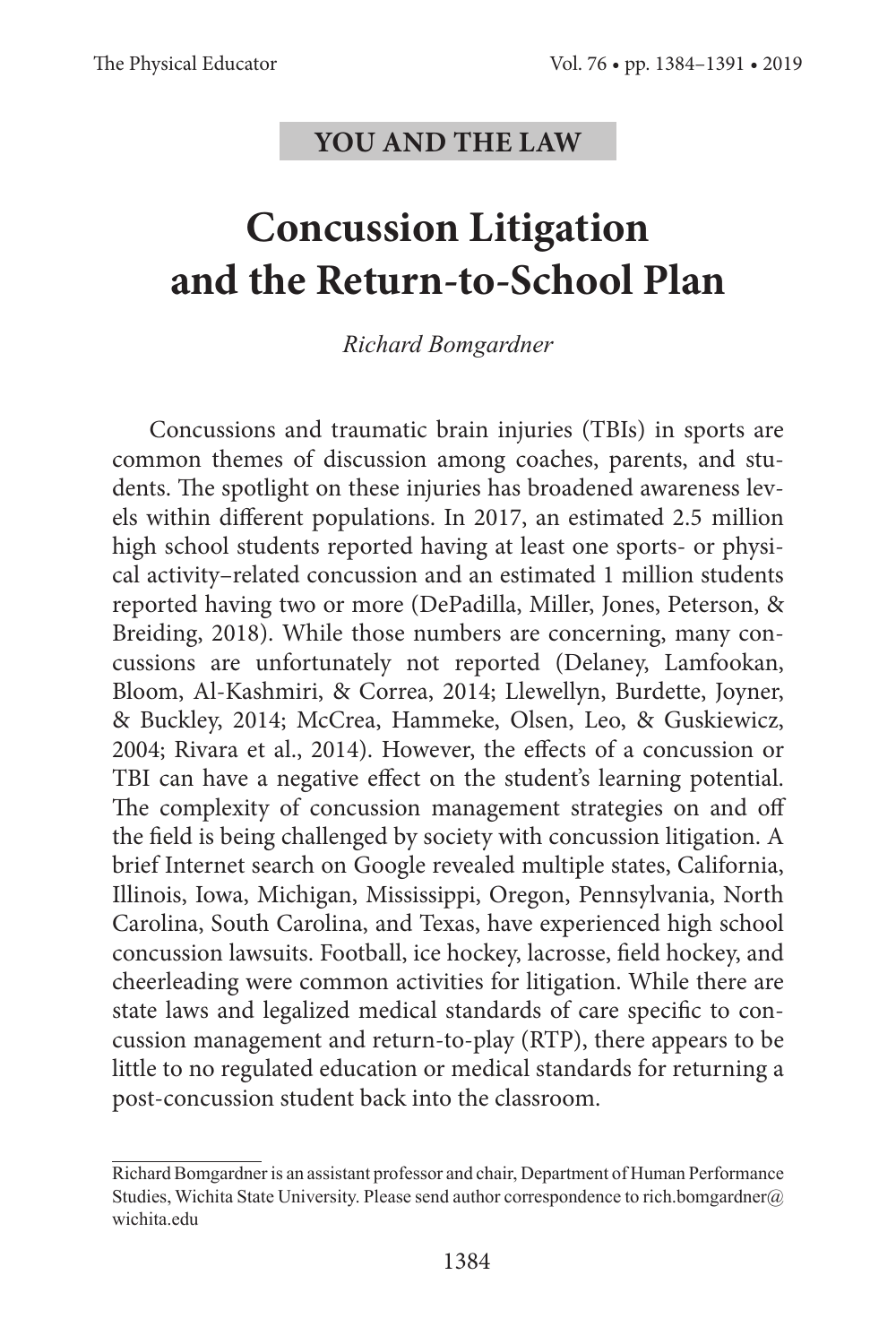The National Conference of State Legislatures reported within the United States in 2017, less than 10 states have laws requiring return-to-learn (RTL) protocols for students with TBIs. More important, only two states require RTL protocols to be evidence-based as well as provide education for school personnel. Therefore, the majority of states have no legislation to help guide high schools on RTL education programs or protocols. The Concussion in Sport Group (CISG) participating in the 5th International Conference on Concussion in Sport in 2016 recommended an education program be part of the school's RTL plan (McCrory et al., 2017). The CISG, which is comprised of some of the leading concussion experts in the world, stated in their new consensus statements, schools should have within their RTS plan, education that includes concussion "prevention and management for teachers, staff, students, and parents" (McCrory et al., 2017, p. 844). Additionally, the CISG noted that appropriate academic accommodations and support for students recovering from concussions should be part of the education and RTS plan. To further support this area, Zirkel and Brown in 2015 published a legal perspective on K–12 schools and concussions that identified that RTS plans should be designed to provide academic accommodations, support student recovery, and lessen symptom effect on learning. The importance for school personnel to participate in evidence-based concussion education or training programs is apparent. Concussion litigation has mainly centered on management protocols from athletic participation; however, with the mounting literature on RTL and RTS, it could be only a matter of time before litigation is pursued due to decreased academic performance relating to limited accommodations, inadequate RTS plans, and/or educators not understanding their role in academically supporting the post-concussion student.

Decreases in academic performance, problems with readjusting to the classroom, and reoccurring or worsening symptoms in school are some of the difficulties post-concussion students face when returning to the learning environment (Arbogast et al., 2013; Baker et al., 2015; Brown et al., 2015; Carson et al., 2014; Darling et al., 2014; Eisenberg, Meehan, & Mannix, 2014). Cognitive issues relating to difficulty concentrating, focusing, and memory can plague the recovery process. Students experiencing greater levels of cognitive activity in school have reported longer periods of symptom recovery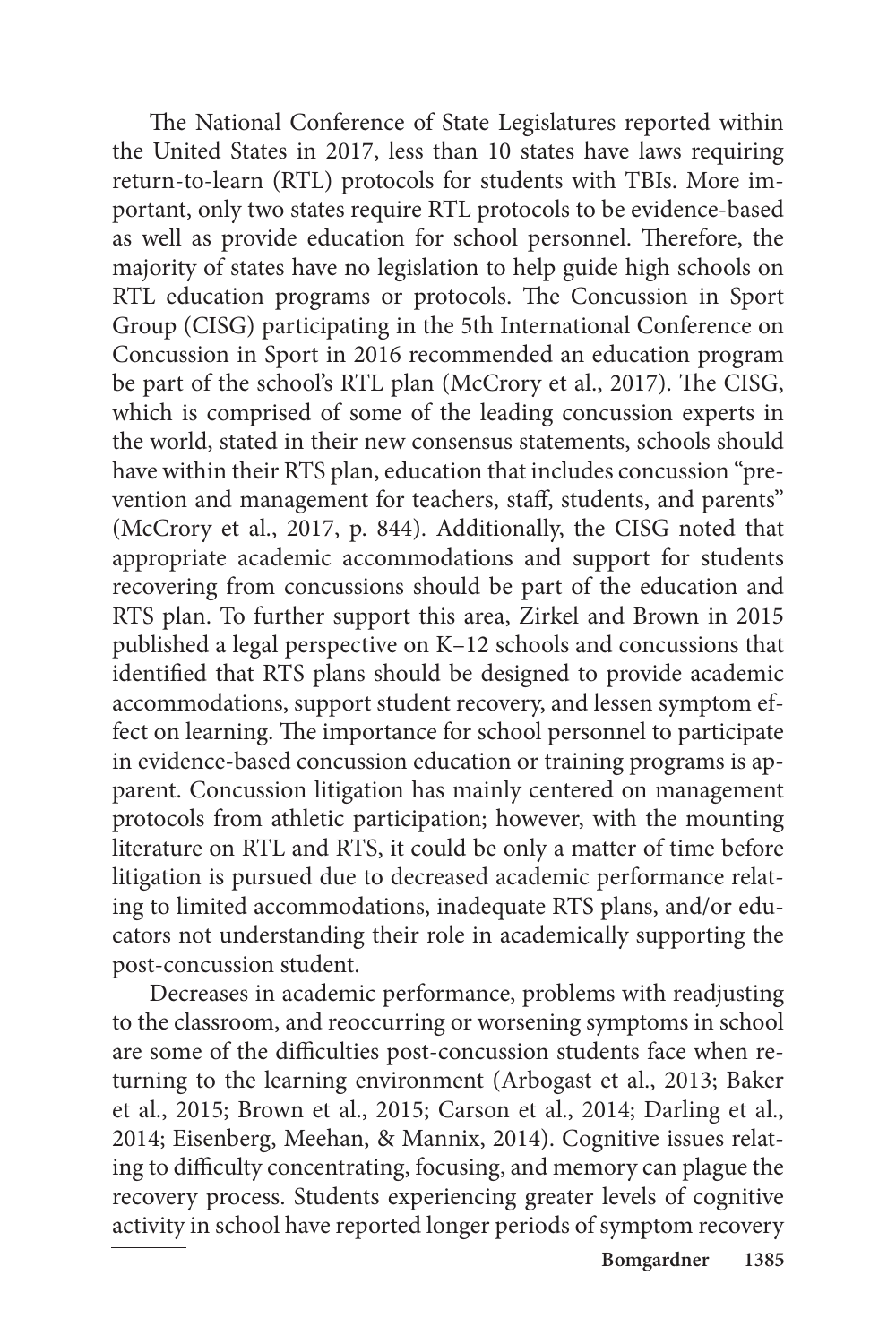(Brown et al., 2014; Ransom et al., 2015). Students also encountering challenges with difficulty remembering are 1.8 times more likely to have school-related problems (Baker et al., 2015). Ransom et al. (2015) further identified post-concussion students in high school had more weaknesses in learning skills (e.g., note taking, studying, and completing homework). Different subjects can further complicate the recovery process such as mathematics, science (biology and chemistry), reading, language arts (English), and social studies appear to be the most challenging for post-concussion students (Ransom et al., 2015). In addition to cognitive difficulties, vision insufficiencies are becoming a concern when post-concussion students return to school. Students suffering from post-concussion vision problems are 2.5 times more likely to have academic problems (Baker et al., 2015). Double vision, blurred vision, and eye tracking have been reported to increase significantly after a concussion (Master et al., 2015). Concussion symptoms produced beyond 10 days and 30 days demonstrated significant relationships to vision issues and difficulty concentrating (Swanson et al., 2017). Literature surrounding post-concussion academic, cognitive, and vision difficulties provides a robust argument for schools to have an RTS plan with an education program for school personnel.

**1386 Concussion Litigation and the Return-to-School Plan** It would seem imperative for schools to educate their teachers, coaches, and staff on appropriate accommodations, RTS management strategies, and levels of communication. Exploring discrepancies in classroom management protocols, deficient accommodations, and a general lack of communication within the school could be a framework for potential litigation. The CISG's recommendation that schools have within their RTS plan a concussion education program for teachers, staff, students, and parents would provide a foundation to reduce litigation areas. Education programs or training for school personnel is critical for the RTS process, as the role of increasing concussion knowledge cannot be underestimated. In fact, education support for school personnel has been identified in various literature (Dettmer, Ettel, Glang, & McAvoy, 2014; Dreer, Crowley, Cash, O'Neill, & Cox, 2017; Halstead et al., 2013; Lyons et al., 2017; McAvoy, Eagan-Johnson, & Halstead, 2018; McCrory et al., 2017; Sady, Vaughan, & Gioia, 2011). Concussion prevention, classroom management strategies, academic accommodations, student supports, and areas to limit symptom production are all formal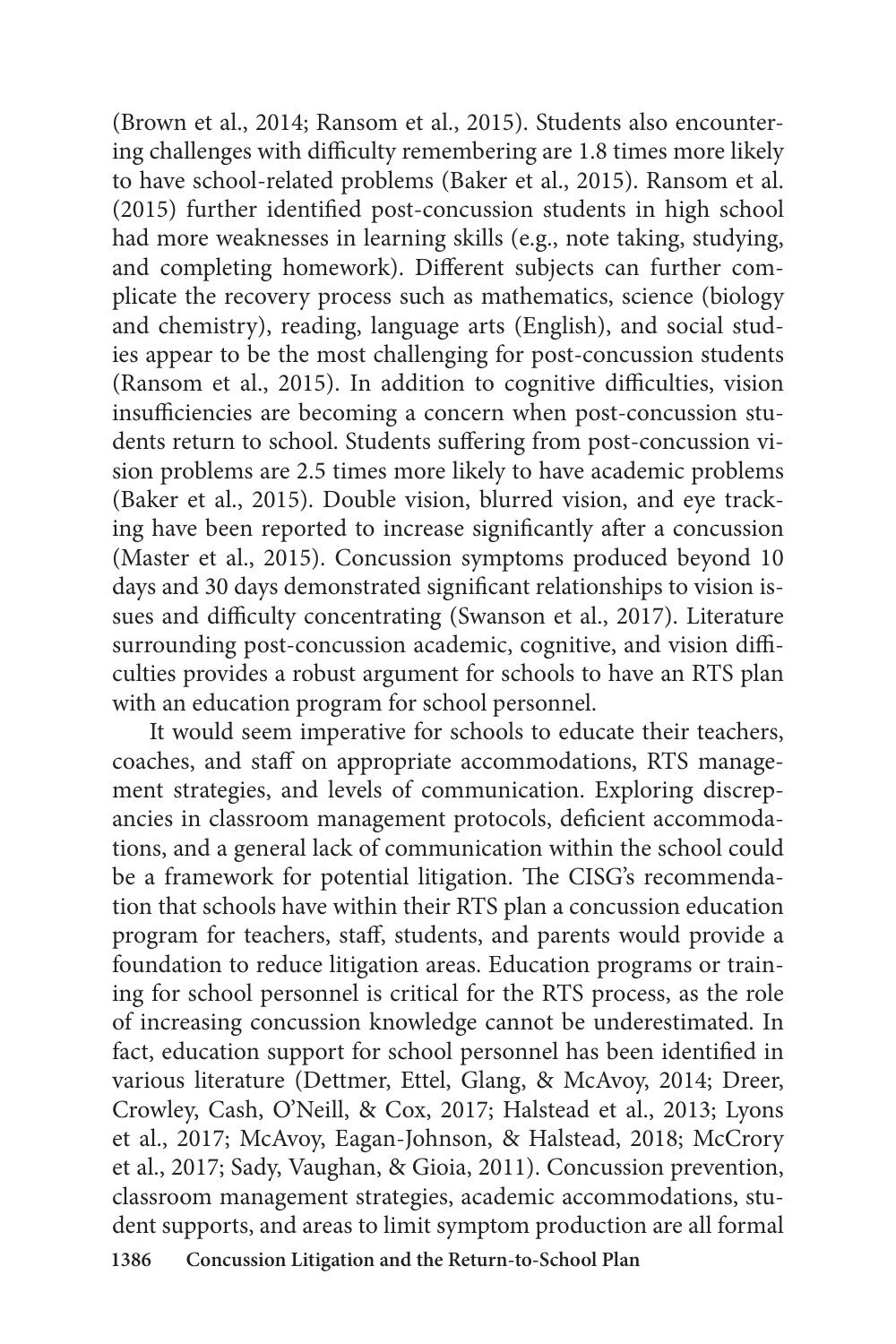topics in education programs (McCrory et al., 2017; Zirkel & Brown, 2015).

Professional development activities would provide further opportunities to review the RTS plan, discuss successful academic interventions, and facilitate efficient lines of communication so that school personnel can foster a positive learning environment. However, teachers have limitations in concussion knowledge and training (Dreer et al., 2017; Heyer, Weber, Rose, Perkins, & Schmittauer, 2015). While coaches have annual concussion training, it is not always required for educators in the classroom. In fact, high school principals who have participated in concussion training are not all likely to support concussion training for non-coaching teachers (Heyer et al., 2015). Gaps within the school environment have exposed unmet needs for post-concussion students such as a lack of school policy, academic accommodation barriers, and inconsistencies in communication channels (Lyons et al., 2017). Deficiencies in communication have been reported, which provides concerns in effective RTS management (Dreer et al., 2017; Lyons et al., 2017; Romm et al., 2018). Also, a lack of continued professional development has been shown to contribute to poor outcomes for the postconcussion student (Dettmer et al., 2014).

Schools should be prepared to accommodate the post-concussion student upon RTS. The development of a Concussion Management Team (CMT) within the school has been recommended to facilitate the RTL plan (Centers for Disease Control and Prevention, 2017; Gioia, Glang, Hooper, & Brown, 2016; Halstead et al., 2013; Lumba-Brown et al., 2018; Nationwide Children's Hospital, 2012; Rocky Mountain Youth Sports Medicine Institute, 2011). The CMT involves a representative from the family/student (e.g., parent, guardian, and/ or student), medical personnel (e.g., physician, school nurse), and school academic member (e.g., teacher, administrator), as well as school physical activity member (e.g., physical education teacher, athletic trainer), if necessary (Centers for Disease Control and Prevention, 2017; Gioia et al., 2016; Halstead et al., 2013; Nationwide Children's Hospital, 2012; Rocky Mountain Youth Sports Medicine Institute, 2011). The CMT plays an important part in establishing effective lines of communication, assigning a liaison person or case manager for communication between the parents, teachers, and stu-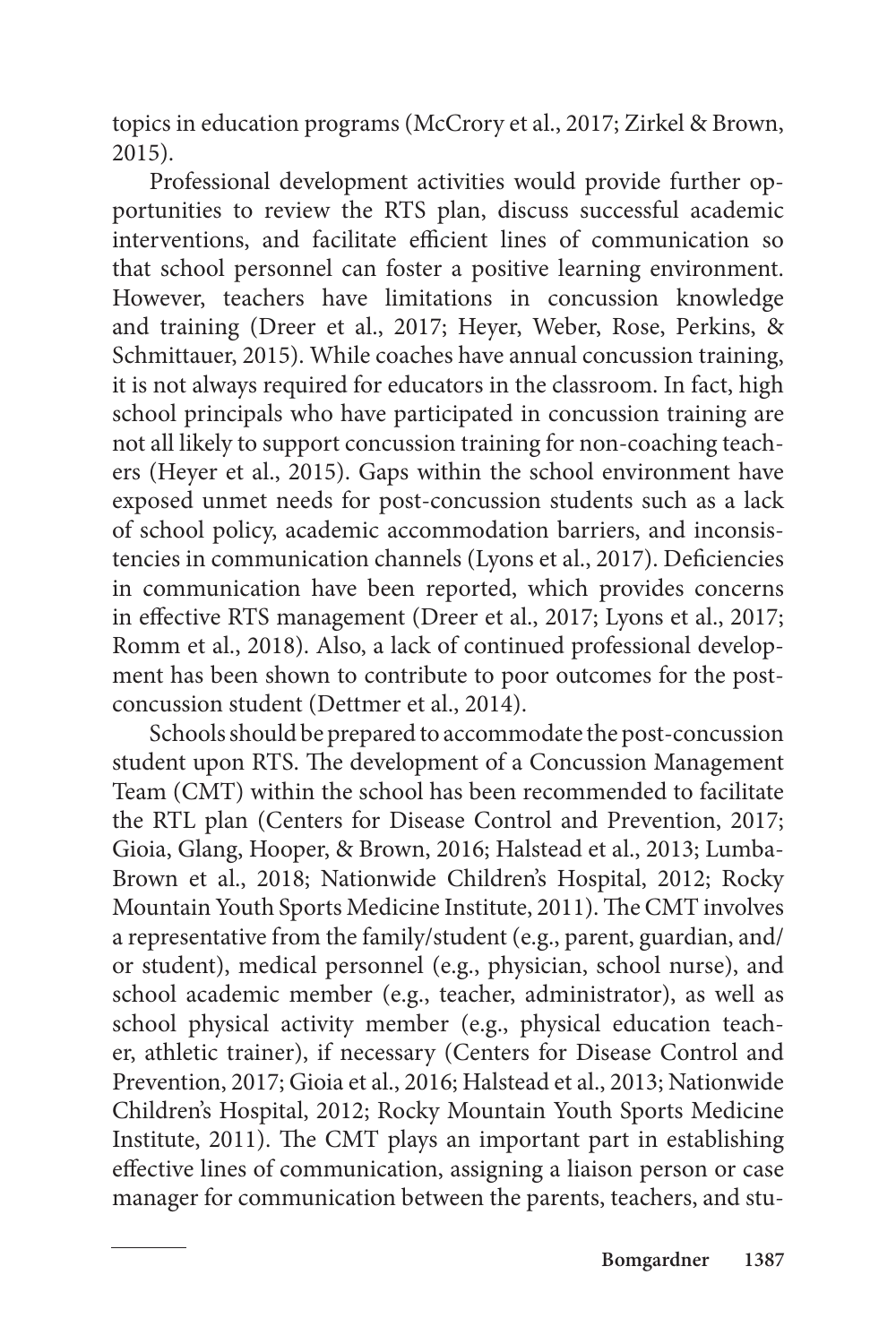dents. The liaison should be familiar with academic benchmarks or Common Core standards to enable teachers to make proper academic accommodation for the student. Lumba-Brown et al. (2018) recommended the CMT counsel the student and family on gradually increasing the academic duration and intensity as tolerated. Furthermore, the CMT helps develop a learning plan for the student in school to gradually increase workload upon RTS.

 Litigation from concussions or TBIs sustained during participation in sports has become a focal point in various athletic levels ranging from youth to professional sports. Although no litigation thus far has stemmed from reduction of post-concussion academic performance due to inefficient school supports, the case could be made if schools do not have a structured and effective RTS plan. Recommendations by the CISG and in the literature on education for school personnel provide a basis for demonstrating concussion knowledge limitations in schools. Furthermore, literature showing post-concussion academic challenges in specific content areas, cognitive deficiencies, and vision problems points to important topics in which concussion education would greatly benefit school personnel and the concussed student. Direct lines of communication, effective RTS policies, and sufficient academic accommodations also strengthen those school supports enhancing the learning environment. Establishing a CMT to facilitate the RTS plan that monitors and tracks student progress, provides interventions, and outlines accommodations will bolster the school's RTS plan for reintegrating the student into the classroom. As new research continues to drive effective policies and strategies in RTS, it is even more critical that schools establish evidence-based RTS policies and education programs to guard against possible concussion litigation.

## **References**

Arbogast, K. B., McGinley, A. D., Master, C. L., Grady, M. F., Robinson, R. L., & Zonfrillo, M. R. (2013). Cognitive rest and school-based recommendations following pediatric concussion: The need for primary care support tools. *Clinical Pediatrics, 52*(5), 397–402.

Baker, J. G., Leddy, J. J., Darling, S. R., Rieger, B. P., Mashtare, T. L., Sharma, T., & Willer, B. S. (2015). Factors associated with problems for adolescents returning to the classroom after sportrelated concussion. *Clinical Pediatrics, 54*(10), 961–968.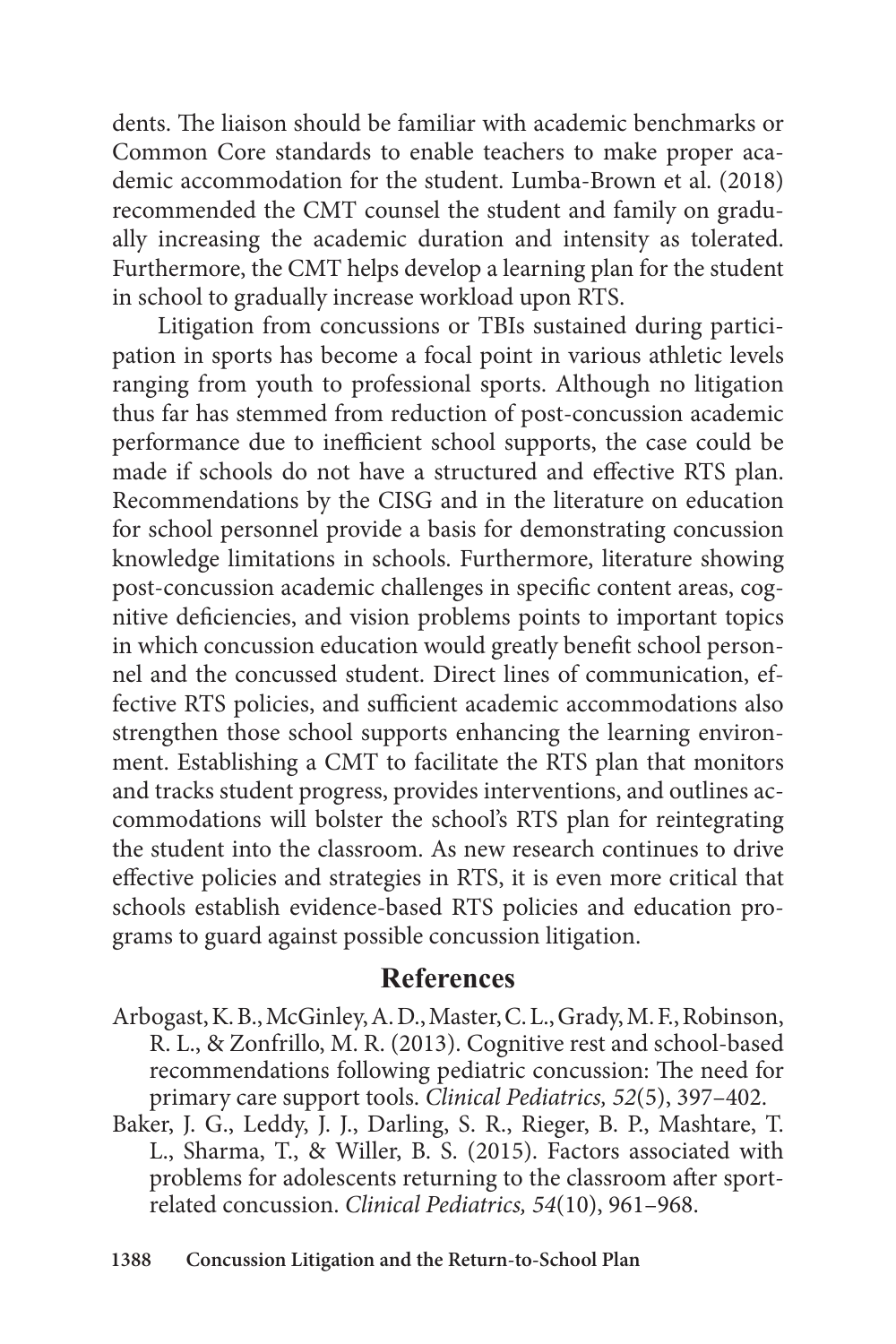- Brown, N. J., Mannix, R. C., O'Brien, M. J., Gostine, D., Collins, M. W., & Meehan, W. P. (2014). Effect of cognitive activity level on duration of post-concussion symptoms. *Pediatrics, 133*(2), e299– e304.
- Carson, J. D., Lawrence, D. W., Kraft, S. A., Garel, A., Snow, C. L., Chatterjee, A., . . .Frémont, P. (2014). Premature return to play and return to learn after a sport-related concussion. *Canadian Family Physician, 60*(6), e310–e315.
- Centers for Disease Control and Prevention. (2017). Returning to school after a concussion: A fact sheet for school professionals. Retrieved from [https://www.cdc.gov/headsup/pdfs/schools/tbi\\_](https://www.cdc.gov/headsup/pdfs/schools/tbi_returning_to_school-a.pdf) returning to school-a.pdf
- Darling, S. R., Leddy, J. J., Baker, J. G., Williams, A. J., Surace, A., Miecznikowski, J. C., & Willer, B. (2014). Evaluation of the Zurich guidelines and exercise testing for return to play in adolescents following concussion. *Clinical Journal of Sports Medicine, 24*(2), 128–133.
- Delaney, J. S., Lamfookan, C., Bloom, G. A., Al-Kashmiri, A., & Correa, J. A. (2014). Why university athletes choose not to reveal their concussion symptoms during a practice or game. *Clinical Journal of Sports Medicine, 25*(2), 113–125.
- DePadilla, L., Miller, G. F., Jones, S. E., Peterson, A. B., & Breiding, M. J. (2018). Self-reported concussions from playing a sport or being physically active among high school students – United States, 2017. *Morbidity and Mortality Weekly Report, 67*(24), 682–685.
- Dettmer, J., Ettel, D., Glang, A., & McAvoy, K. (2014). Building statewide infrastructure for effective educational services for students with TBI: Promising practices and recommendations. *Journal of Head Trauma Rehabilitation, 29*(1), 224–232.
- Dreer, L. E., Crowley, M. T., Cash, A., O'Neill, J. A., & Cox, M. K. (2017). Examination of teacher knowledge, dissemination preferences, and classroom management of student concussions: Implications for return-to-learn protocols. *Health Promotion Practice, 18*(3), 428–436.
- Eisenberg, M. A., Meehan, W. P., & Mannix, R. (2014). Duration and course of post-concussive symptoms. *Pediatrics, 133*(6), 999– 1006.
- Gioia, G. A., Glang, A. E., Hooper, S. R., & Brown, B. E. (2016). Building statewide infrastructure for the academic support of students with mild traumatic brain injury. *Journal of Head Trauma Rehabilitation, 31*(5), 397–406.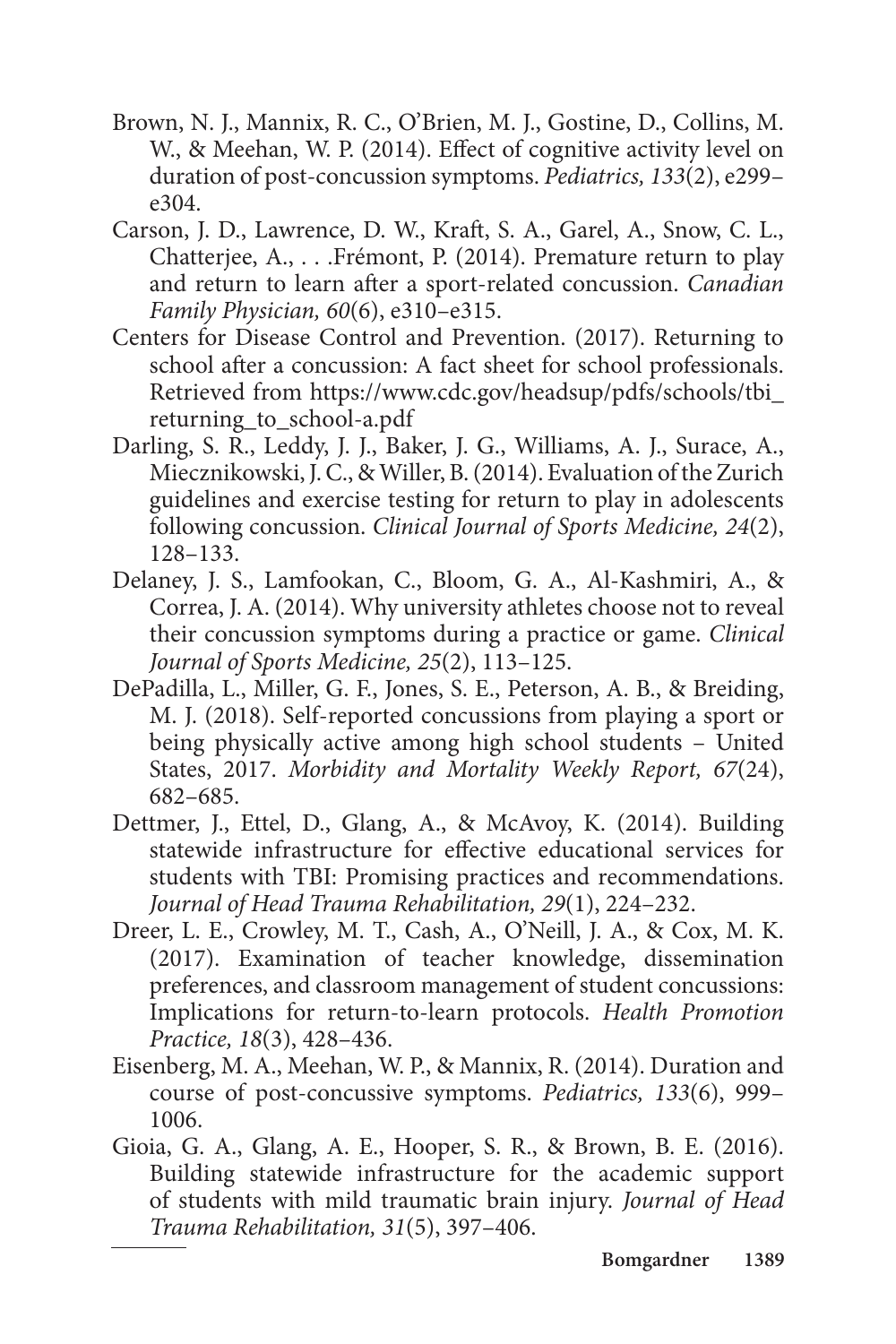- Halstead, M. E., McAvoy, K., Devore, C. D., Carl, R., Lee, M., & Logan, K. (2013). Returning to learning following a concussion. *Pediatrics, 132*(5), 948–957.
- Heyer, G. L., Weber, K. D., Rose, S. C., Perkins, S. Q., & Schmittauer, C. E. (2015). High school principals' resources, knowledge, and practices regarding the returning student with concussion. *Journal of Pediatrics, 166*(3), 594–599.
- Llewellyn, T., Burdette, G. T., Joyner, A. B., & Buckley, T. A. (2014). Concussion reporting rates at the conclusion of an intercollegiate athletic career. *Clinical Journal of Sports Medicine, 24*(1), 76–79.
- Lumba-Brown, A., Yeates, K. O., Sarmiento, K., Breiding, M. J., Heagerich, T. M., Gioia, G. A., . . . Turner, M. (2018). Centers for Disease Control and Prevention guideline on the diagnosis and management of mild traumatic brain injury among children. *JAMA Pediatrics, 172*(11), e1–e13.
- Lyons, V. H., Moore, M., Guiney, R., Ayyagari, R. C., Thompson, L., Rivara, F., . . . Vavilala, M. S. (2017). Strategies to address unmet needs and facilitate return to learn guideline adoption following concussion. *Journal of School Health, 87*(6), 416–426.
- McAvoy, K., Eagan-Johnson, B., & Halstead, M. (2018). Return to learn: Transitioning to school and through ascending levels of academic support for students following a concussion. *NeuroRehabilitation, 42*(3), 325–330.
- McCrea, M., Hammeke, T., Olsen, G., Leo, P., & Guskiewicz, K. (2004). Unreported concussion in high school football players: Implications for prevention. *Clinical Journal of Sports Medicine, 14*(1), 13–17.
- McCrory, P., Meeuwisse, W., Dvorak, J., Aubry, M., Bailes, J., Broglio, S., . . . Cantu, R. (2017). Consensus statement on concussion in sport—The 5th international conference on concussion in sport held in Berlin, October 2016. *British Journal of Sports Medicine, 51*, 838–847.
- Master, C. L., Scheiman, M., Gallaway, M., Goodman, A., Robinson, R. L., Master, S. R., & Grady, M. F. (2015). Vision diagnosis are common after concussion in adolescents. *Clinical Pediatrics, 55*(3), 260–267.
- National Conference of State Legislatures. (2017). "Return-to-learn" state laws for students with traumatic brain injuries. Retrieved from [http://www.ncsl.org/research/health/-return-to-learn](http://www.ncsl.org/research/health/-return-to-learn-state-laws-for-students-with-traumatic-brain-injuries.aspx)[state-laws-for-students-with-traumatic-brain-injuries.aspx](http://www.ncsl.org/research/health/-return-to-learn-state-laws-for-students-with-traumatic-brain-injuries.aspx)